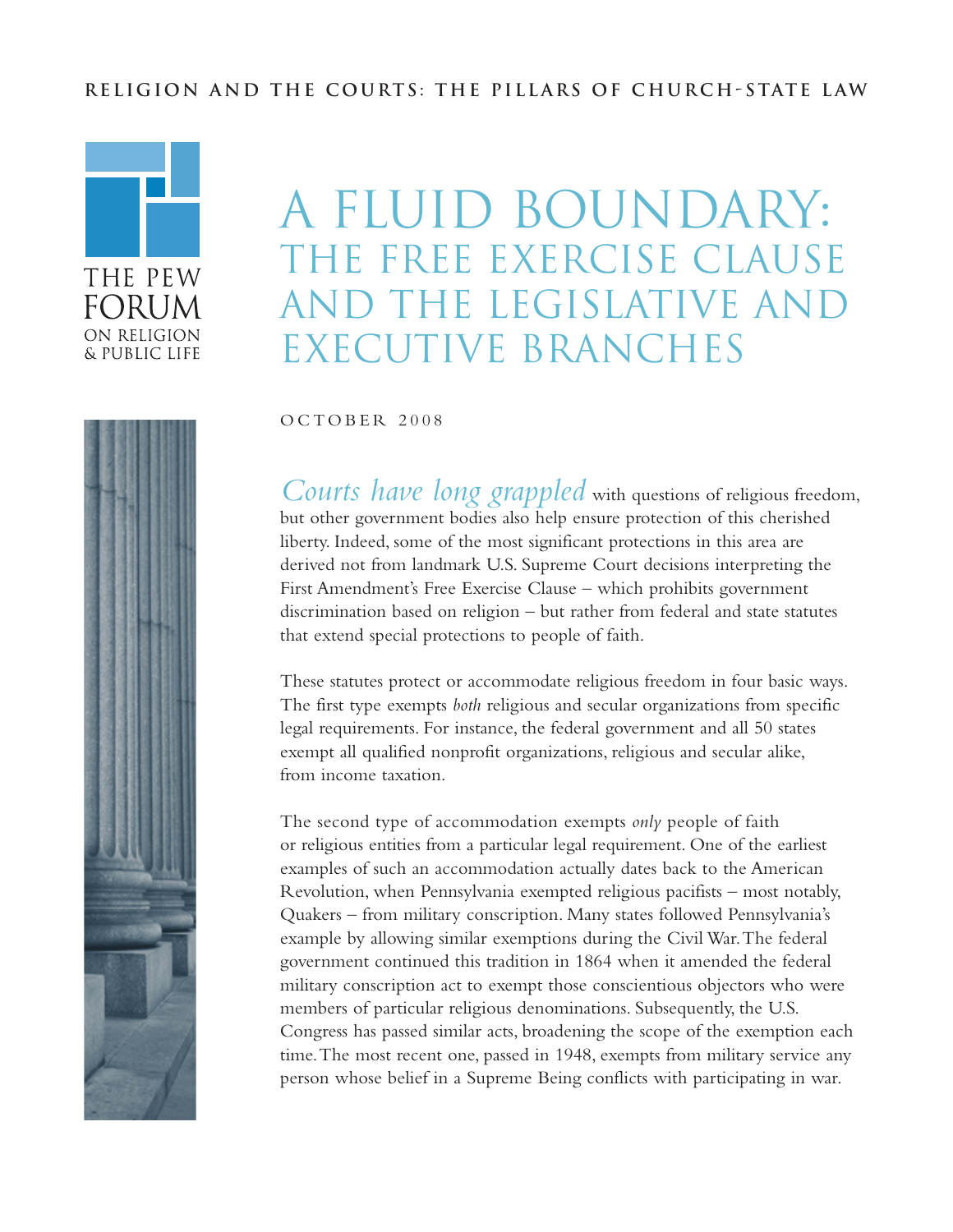#### **TABLE OF CONTENTS**

| <b>Exempting Both Religious</b><br>and Nonreligious Groups 3      |
|-------------------------------------------------------------------|
| <b>Exempting Religious Groups</b><br>from Specific Requirements 4 |
| <b>Exempting Religious Groups</b><br>from General Requirements 8  |
| Government Provision                                              |
|                                                                   |

The third type of religious accommodation is similar to the second in that it extends only to people of faith, but this type of accommodation does not target a particular legal requirement, such as conscription; instead, it broadly exempts religious activity from all excessively burdensome laws.These general accommodations first surfaced after a 1990 Supreme Court ruling made it more difficult for people of faith to argue that they were constitutionally entitled to exemptions from legal requirements. Congress responded to this high court decision by passing laws that reinstated the court's previous, more religion-friendly interpretation of free exercise.

The fourth and final type of accommodation involves government-sponsored chaplaincies, such as the military chaplaincy.While the Supreme Court has never directly ruled on the constitutionality of the military chaplaincy, lower federal courts have upheld the practice.And the Supreme Court's other decisions on religious accommodation suggest that the high court would also find that the military chaplaincy is an exceptional instance in which the government may directly fund religious services.

# ESTABLISHMENT **CLAUSE** LIMITATIONS

When a legislative body grants religious groups more liberty than the Supreme Court has interpreted the Free Exercise Clause to require, the government potentially violates the Establishment Clause, which prohibits the government from specially favoring religion or promoting religious belief.The Supreme Court has sought to reconcile this tension between the religion clauses by designing rules that distinguish between permissible and impermissible accommodations under the Establishment Clause. More than half a century of law in this area has produced the following five rules.

First, when a law exempts only religious believers from a generally applicable legal requirement, the law must relieve a burden that specially affects the ability of believers to practice their religion. So, for example, the government may exempt only religious employers, such as churches, from a general prohibition on religious discrimination because requiring a religious institution to hire people outside that particular religion would burden its religious mission in a way that such a requirement would not burden a secular employer.

Second, accommodations for religious individuals must not impose unreasonable costs on others. For example, exempting religious prisoners from general prison regulations must not endanger the safety of guards or other prisoners.

Third, accommodations must not grant religious organizations the authority to wield a power typically reserved for government,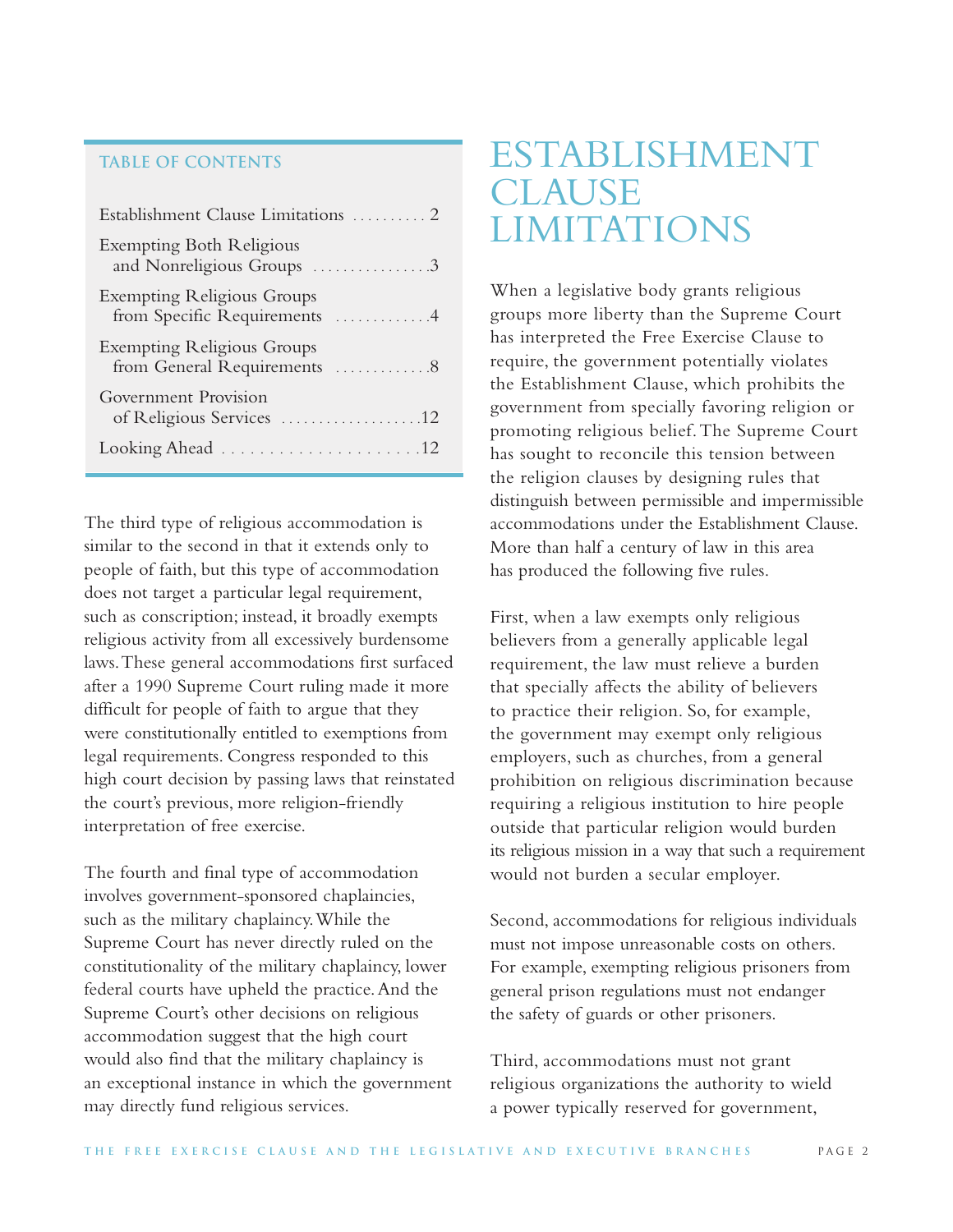such as the power to decide which local businesses may serve liquor.

Fourth, accommodations must not coerce participation in a religious practice. For instance, a public school must not seek to accommodate religious students by forcing all students to engage in prayer.

And fifth, accommodations must not single out particular religious groups for favorable treatment. For example, if a law generally prohibits alcohol consumption, the Establishment Clause would permit an exemption for all sacramental consumption, but it would not permit an exemption that applied only to Roman Catholic Mass.

As the Supreme Court has affirmed the constitutionality of some laws that burden religious exercise, legislatures have enacted broader religious accommodations, which in turn have raised new questions about how the Establishment Clause might limit such laws.The debate over the relationship between religious liberty and disestablishment is likely to continue, prompting courts to develop and further refine the Establishment Clause limitations on religious accommodations.

*The debate over the relationship between religious liberty and disestablishment is likely to continue, prompting courts to develop and further refine the Establishment Clause limitations on religious accommodations.*

# EXEMPTING BOTH RELIGIOUS AND NONRELIGIOUS **GROUPS**

The form of religious accommodation most clearly permitted by the Establishment Clause is one that exempts *both* religious organizations and their secular counterparts from a *particular* legal requirement.Throughout American history, all levels of government have enacted these religion-neutral accommodations, most notably tax exemptions for both secular and religious nonprofit organizations.

The Supreme Court addressed the constitutionality of such tax exemptions in *Walz v.Tax Commission* (1970).This case involved New York state's tax exemption for property owned by nonprofit organizations, including churches and other houses of worship. In an 8-1 decision, the court held that this exemption did not violate the Establishment Clause because the state extended the exemption to all charitable organizations, not just religious ones.The court found that, in this respect, New York's property tax resembled the federal income tax code, which similarly exempts all qualified nonprofit entities, including religious groups.The court also noted that the religious-property exemption was quite narrow in that it applied only to property used exclusively for religious purposes.

Justice William O. Douglas was the lone dissenter in *Walz*. He argued that because a tax exemption is essentially a subsidy, a tax exemption for houses of worship is akin to the government funding religion. Since he would have found such funding unconstitutional, Douglas claimed that a tax exemption for religious organizations should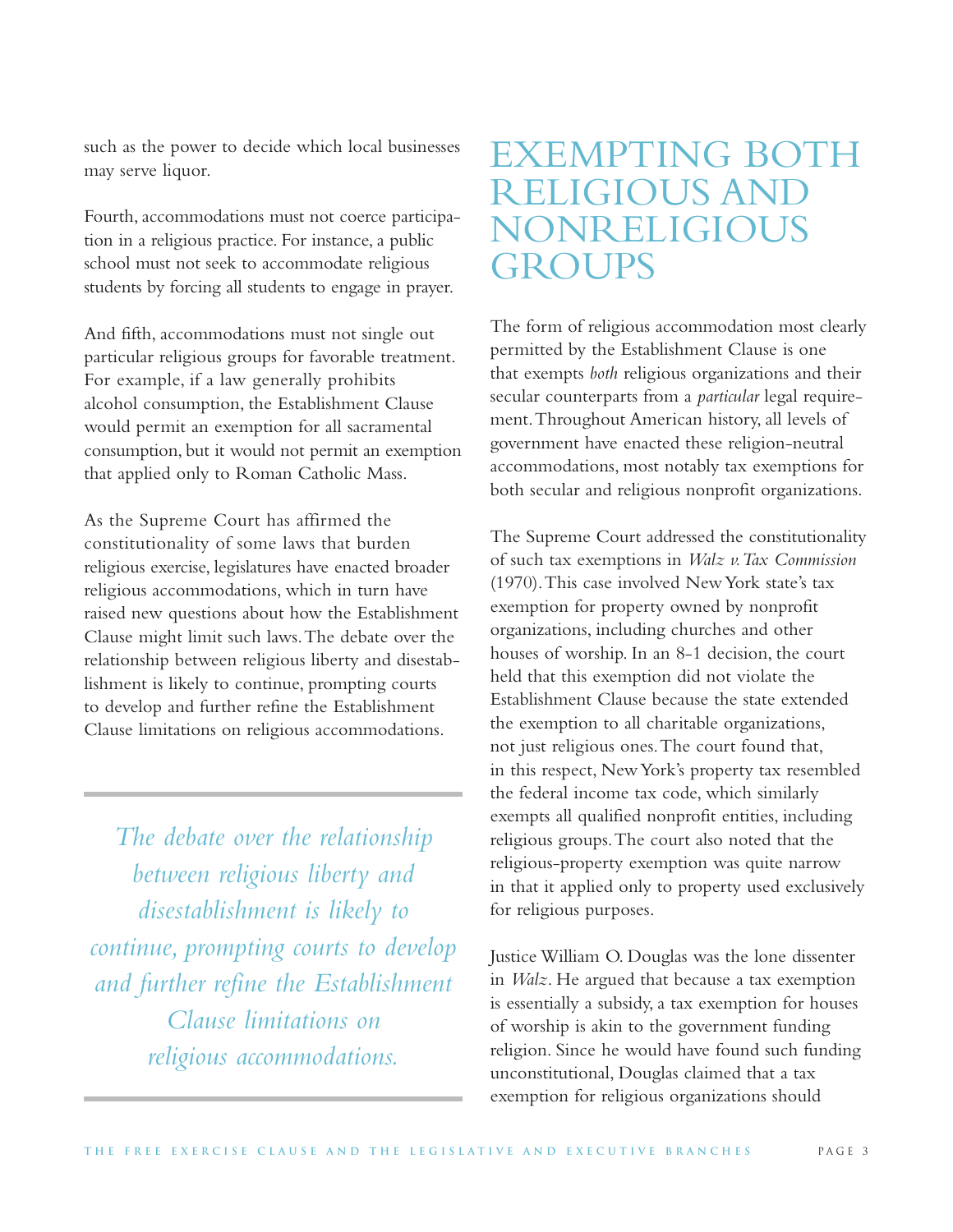### **Supreme Court Case** Walz v. Tax Commission (1970)

| <b>MAJORITY:</b> | MARSHALL       | <b>MINORITY:</b> |
|------------------|----------------|------------------|
| BLACK            | <b>STEWART</b> | <b>DOUGLAS</b>   |
| <b>BRENNAN</b>   | WHITE          |                  |
| BURGER           |                |                  |
| <b>HARLAN</b>    |                |                  |

also be unconstitutional, even if the exemption applied to secular organizations.

But the Supreme Court has largely ignored Justice Douglas' concerns and, so far, has imposed only one constitutional limitation on accommodations that apply to both secular and religious organizations. In *Larkin v. Grendel's Den* (1982), the court struck down a Massachusetts law giving both churches and schools the authority to stop nearby restaurants from obtaining liquor licenses. In striking down this law, the court acknowledged that Massachusetts passed the law to achieve the permissible goal of protecting churches and schools from the ruckus associated with liquor outlets and stated that the state could have achieved this goal in permissible ways. For example, the court noted, Massachusetts could have simply banned the sale of liquor within a certain distance of a church or school. But Massachusetts chose an impermissible means of achieving this goal because it gave religious organizations a power typically reserved for government. So even though the law was religion-neutral in that it treated churches just like secular schools, it was still unconstitutional because it threatened to entangle religious and governmental authorities.

From *Larkin* flows the general rule that accommodations, whether religion-neutral or not, may never authorize religious entities to wield a government power.To date, this is

the only Establishment Clause limitation on religion-neutral accommodations.

# EXEMPTING RELIGIOUS GROUPS FROM **SPECIFIC** REQUIREMENTS

Although the most constitutionally acceptable accommodations apply equally to religious and secular organizations, the government at times has found reason to extend an exemption solely to religious believers or organizations.These religion-specific exemptions are often a response to an earlier law that significantly burdened religious practice or belief. For example, a law prohibiting all alcohol consumption would burden many religious believers in ways it would not burden their secular counterparts since alcohol is essential to many sacred ceremonies, such as a Roman Catholic Mass.Therefore, if the government were to prohibit alcohol consumption, as it did in the 18th Amendment, it would have reason to enact a religion-specific exemption permitting consumption in religious ceremonies, which the 1919 Volstead Act did.

The Supreme Court has held that such a religionspecific accommodation is permissible only if it satisfies various criteria. Most fundamentally, a religion-specific accommodation must be targeted to remove a specific government-imposed burden on religious exercise. In addition, the accommodation may not coerce religious participation, transfer governmental power to a religious group, impose unreasonable costs on those not eligible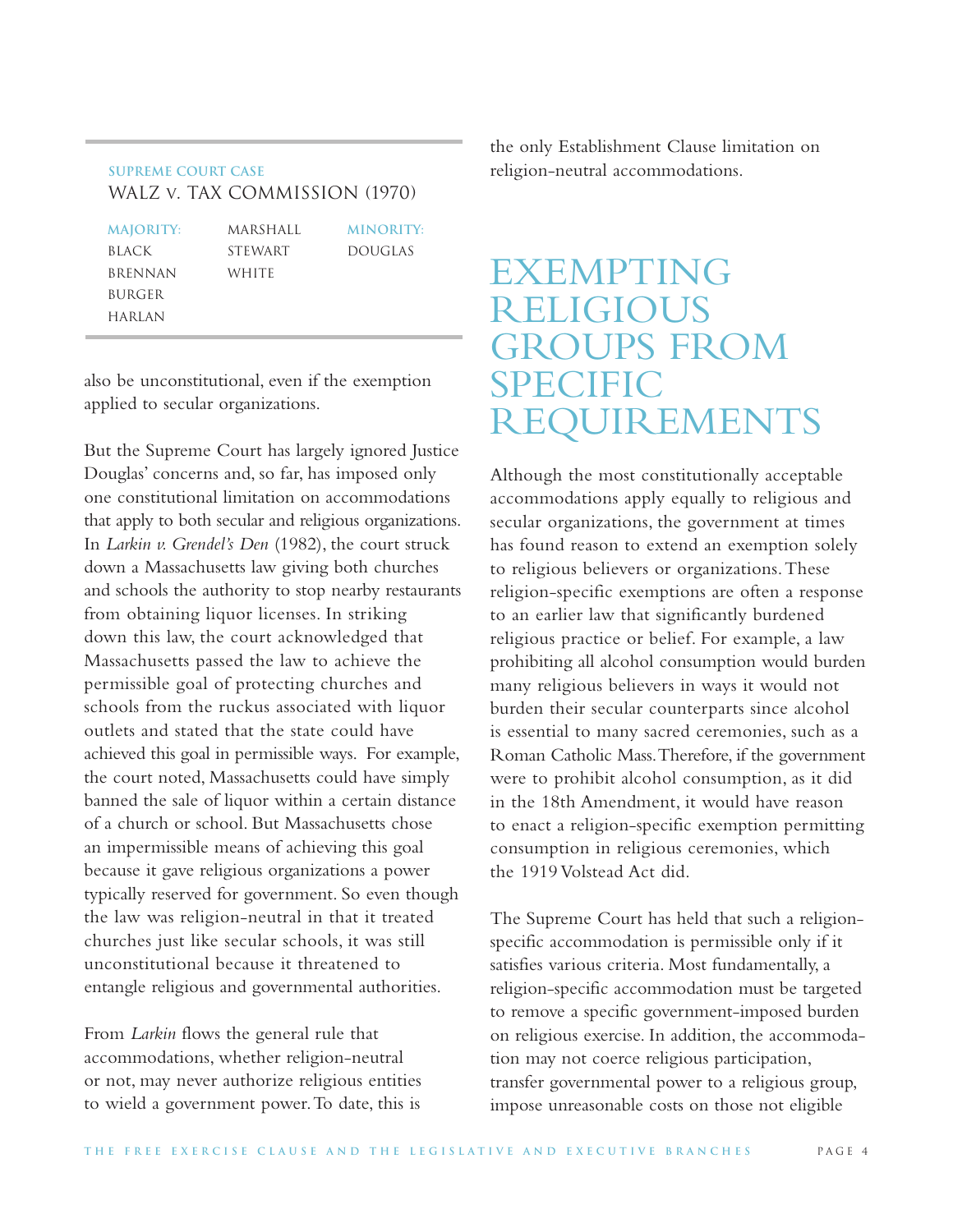### **The Free Exercise Clause and the Legislative and Executive Branches: Significant Supreme Court Rulings**

#### *McCollum v. Board of Education (1948)*

Invalidated an Illinois program allowing students to be released from regular secular instruction so that the students could receive religion instruction on school premises.

#### *Zorach v. Clauson (1952)*

Upheld a New York program allowing students to be released from regular secular instruction so that the students could receive religious instruction off school premises.

#### *Walz v.Tax Commission (1970)*

Upheld a New York state tax exemption for property owned by non-profit organizations, including houses of worship, because the exemption extended to all charitable organizations, not just religious ones.

#### *Larkin v. Grendel's Den (1982)*

Invalidated a Massachusetts law giving churches and schools the authority to stop nearby restaurants from obtaining liquor licenses because the law transferred governmental power to religious entities.

#### *Estate of Thornton v. Caldor, Inc. (1985)*

Invalidated a Connecticut law that provided Sabbath observers with an absolute right not to work on their Sabbath because the law imposed unreasonable costs on employers and other employees.

#### *Corporation of Presiding Bishops v. Amos (1987)*

Upheld an exemption for religious organizations from a federal law prohibiting religious discrimination in the workplace because the law had imposed a

burden on religious organizations that it did not impose on secular ones.

#### *Employment Division v. Smith (1990)*

Upheld the denial of unemployment compensation to two Native American drug rehabilitation counselors who had been dismissed because they had ingested the hallucinogen peyote as part of a religious ritual.

#### *Board of Education of Kiryas Joel v. Grumet (1994)*

Invalidated New York's creation of a special public-school district for a village populated primarily by an Orthodox Jewish community.

#### *City of Boerne v. Flores (1997)*

Held that the Religious Freedom Restoration Act could not constitutionally apply to state and local governments.

#### *Cutter v.Wilkinson (2005)*

Upheld the institutionalized-persons provision of the Religious Land Use and Institutionalized Persons Act because the provision eased the difficulties prisoners and others confined to institutions have in exercising their religious rights.

#### *Gonzales v. O Centro Espirita Beneficiente Uniao Do Vegetal (2006)*

Held that the Religious Freedom Restoration Act protects the right of a small religious group to import and use hoasca tea, a hallucinogenic substance used in the group's religious rituals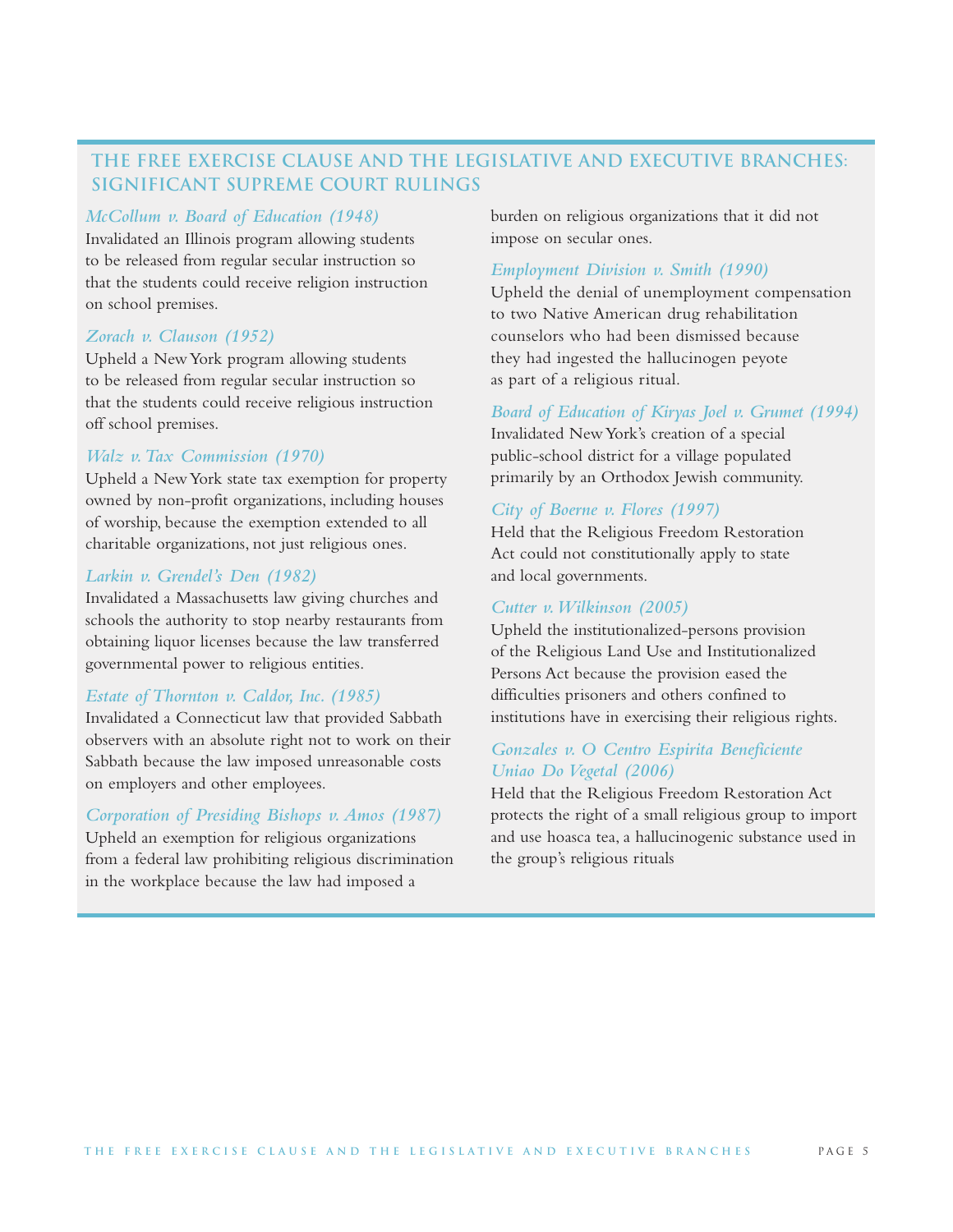for the exemption, or discriminate on the basis of religious group or denomination.

These rules are the product of more than 50 years of litigation over the constitutionality of religion-specific accommodations.The Supreme Court first addressed this issue in *McCollum v. Board of Education* (1948). In this case, the court considered an Establishment Clause challenge against a program in Champaign, Ill., that permitted students in public schools to be released from regular secular instruction so that the students, while still on school premises, could receive a half-hour of instruction in Judaism, Roman Catholicism or Protestantism. The schools defended the program on the ground that it was a reasonable way of relieving the burden that school attendance imposed on students' ability to learn about and practice their religion.The court rejected this argument, finding that the program violated the Establishment Clause because it used "the tax-established and tax-supported public school system to aid religious groups and to spread the faith."

The *McCollum* decision provoked a firestorm of criticism that the high court was hostile to religion. Four years later, perhaps in response to this criticism, the court ruled in *Zorach v. Clauson*

(1952) that there is a way for the government to accommodate religious students in public schools without violating the Establishment Clause.

In *Zorach*, the high court upheld a New York program that was essentially identical to the one at issue in *McCollum*, with one important exception: Students in the New York program were not allowed to receive religious instruction on school property but rather were required to do so off-site. Justice Douglas' majority opinion in *Zorach* emphasized that this off-site feature made the New York program a permissible accommodation of the community's religious values. Although the vigorous dissents in *Zorach* argued that there was not a "significant difference" between the Illinois and New York programs, the *Zorach* majority opinion signaled that the government may accommodate religion in particular circumstances.

But the court did not take the first steps toward precisely identifying these circumstances until 1987, when it held in *Corporation of Presiding Bishops v. Amos* that the government may accommodate religious practices without accommodating their secular counterparts if the accommodation removes a governmentimposed burden that specially affects religious practice or belief.

### **Supreme Court Case** Zorach v. Clauson (1952)

**REED** Vinson

**Majority:** Burton **CLARK** Douglas Minton

**Minority:** Black Frankfurter **JACKSON** 

#### **Supreme Court Case** Corporation of Presiding Bishops v. Amos (1987)

| <b>MAJORITY:</b> | O'CONNOR      | <b>STEVENS</b> |
|------------------|---------------|----------------|
| BLACKMUN         | POWELL        | WHITE          |
| <b>BRENNAN</b>   | REHNQUIST     |                |
| MARSHALL         | <b>SCALIA</b> |                |
|                  |               |                |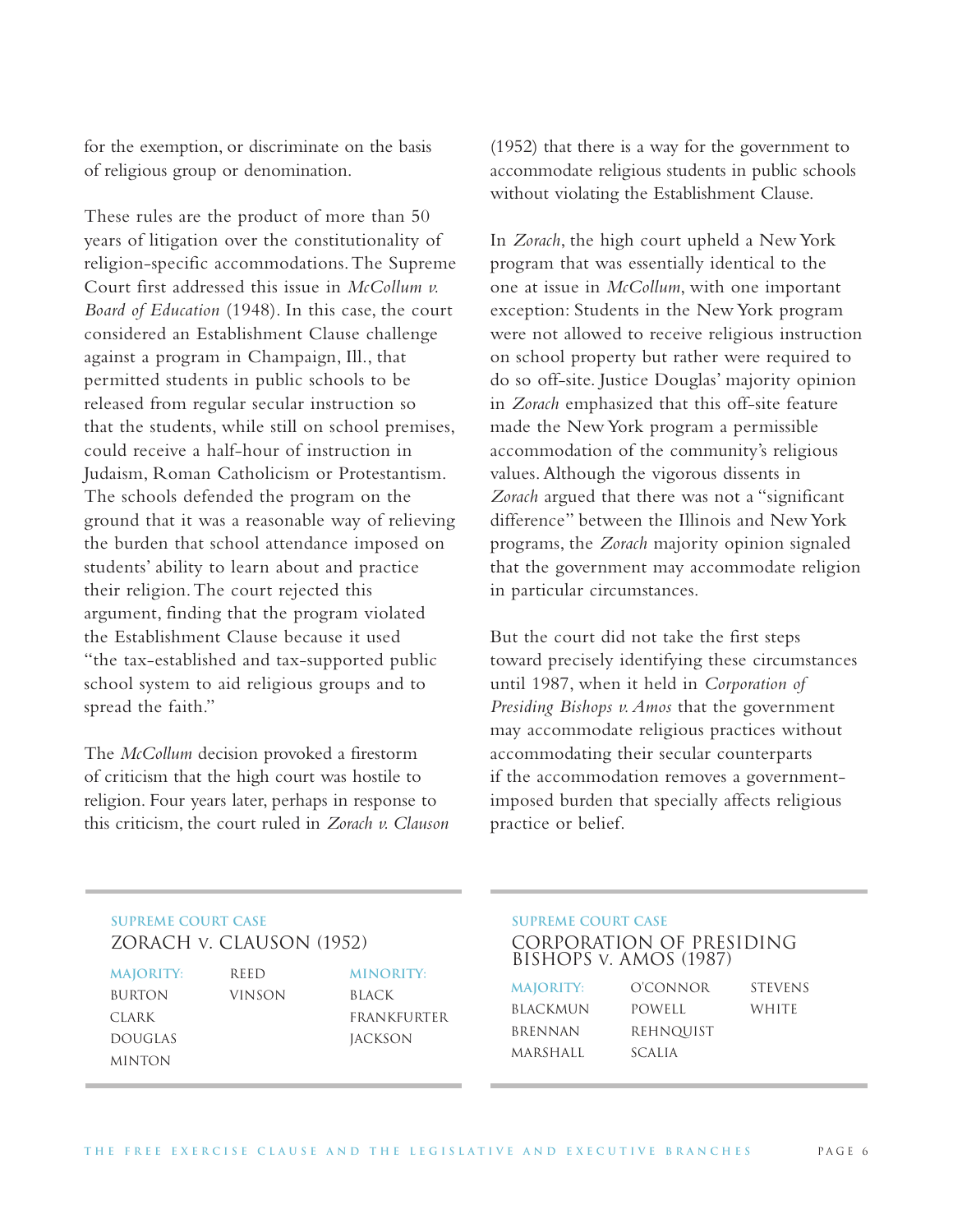In *Amos*, the high court considered the constitutionality of an exemption for religious organizations from the federal prohibition of religious discrimination in the workplace. The case arose after the Church of Jesus Christ of Latter-day Saints fired an employee because he was not in good standing as a member of the church. Even though the Civil Rights Act of 1964 generally bars such discrimination, the employee could not bring a suit under this law because a 1972 amendment exempted religious employers. So the employee claimed that this exemption favored religious over nonreligious employers, in violation of the Establishment Clause.

The Supreme Court unanimously upheld this religion-specific accommodation because the exemption fulfilled "the proper purpose of lifting a regulation that burdens the exercise of religion." In other words, the exemption was constitutional because the Civil Rights Act of 1964 burdened religious organizations in a way it did not burden secular ones.

But the court in *Amos* also suggested that, when there is no such government-imposed burden, an accommodation that applies only to religious believers violates the Establishment Clause.This is consistent with the Supreme Court's earlier decisions, such as *Abington School District v. Schempp* (1963). In *Schemmp*, the court held that the government may not accommodate religious students by allowing public school teachers to lead Bible readings because school attendance laws do not prevent children from reading the Bible away from school.

A further limitation on religion-specific accommodations is that, just like religion-neutral accommodations, they must not transfer governmental power to religious groups. Indeed, just as

the government may not grant a liquor-licensing power to churches and schools, as the court held in *Larkin*, the government may not grant such authority only to churches.

In addition, religion-specific accommodations must not impose unreasonable costs on third parties.This principle proved crucial in *Estate of Thornton v. Caldor* (1985), which invalidated a Connecticut law that provided Sabbath observers with an absolute right not to work on their Sabbath.The court found the accommodation unconstitutional because it imposed unreasonable costs on employers and other employees who might have to change their days and hours to permit a worker to refrain from working on the Sabbath.

Finally, religion-specific accommodations must not discriminate on the basis of religious group. The Supreme Court established this limitation in *Board of Education of Kiryas Joel v. Grumet* (1994), a case that arose from a controversy over education in the Village of Kiryas Joel, N.Y. The village is populated primarily by Satmar Hasidic Jews, but the surrounding town includes many non-Satmars. Disabled Satmar children, unlike their nondisabled counterparts, attended the town's public schools with non-Satmar children so that the Satmars could receive special services for the disabled offered only in the public schools. But after Satmar parents complained

#### **Supreme Court Case** Board of Education of Kiryas Joel v. Grumet (1994)

| <b>MAJORITY:</b> | O'CONNOR       | <b>MINORITY:</b> |
|------------------|----------------|------------------|
| BLACKMUN         | SOUTER         | REHNQUIST        |
| GINSBURG         | <b>STEVENS</b> | <b>SCALIA</b>    |
| KENNEDY          |                | <b>THOMAS</b>    |
|                  |                |                  |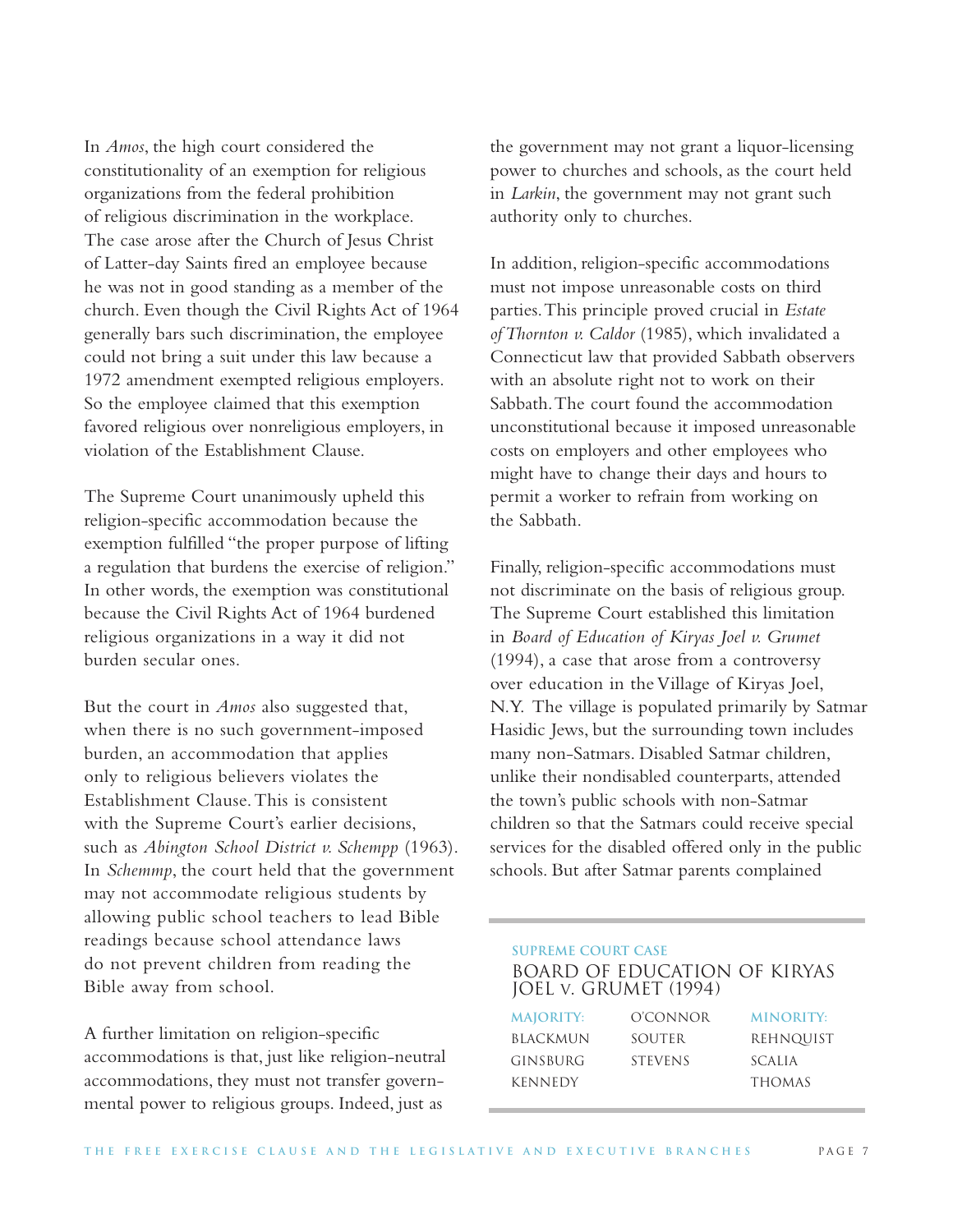that their disabled children found it difficult to be educated with non-Satmar students, New York created a special public school district in the village specifically for the disabled Satmar children. The high court struck down this special district, asserting that New York had unconstitutionally singled out the Satmar group for favorable treatment by failing to assure that similar groups would also receive their own school districts.

# EXEMPTING RELIGIOUS GROUPS FROM GENERAL REQUIREMENTS

Most religion-specific legislative accommodations, such as those discussed above, have focused on exempting religious individuals and organizations from *particular* laws. But in 1993, Congress departed from this more-focused approach by passing the Religious Freedom Restoration Act (RFRA), which generally protects people of faith from *all* laws that unduly burden their religious practices. The impetus for RFRA was the Supreme Court ruling in *Employment Division v. Smith* (1990), which made it much more difficult for religious people to gain exemptions from laws that interfered with or burdened their religious liberty.The *Smith* decision upheld the denial of unemployment compensation to two Native American drug rehabilitation counselors who had been fired for ingesting the hallucinogen peyote as part of a religious ritual. (A more detailed analysis of the *Smith* case is available in the Pew Forum's *A Delicate Balance:The Free Exercise Clause and the Supreme Court.*) Viewing *Smith* as a dangerous limitation on religious

freedom, Congress passed RFRA to restore the situation as it existed before *Smith*.

Prior to *Smith*, courts applied the "compelling interest" standard when considering free exercise claims. Under this standard, a law that "substantially burdens" a person's ability to practice his or her religion cannot be constitutionally applied to that person unless the government demonstrates that this application of the law in question is necessary to achieve a "compelling government interest," which includes only the government's most powerful interests, such as protecting the nation's security.

For example, the Supreme Court applied the compelling interest standard in *Wisconsin v.Yoder* (1972) to exempt Amish children from a Wisconsin law requiring school attendance until age 16. The court found that forcing the children to attend school beyond the age of 14 would substantially burden their ability to practice their faith, as "the values and programs of the modern secondary school are in sharp conflict with the fundamental mode of life mandated by the Amish religion." Furthermore, the court found,Wisconsin did not have a compelling interest in requiring Amish children to attend high school since the Amish community provides "vocational education for [its] children in the adolescent years." (A more detailed analysis of the *Yoder* case is available in *A Delicate Balance:The Free Exercise Clause and the Supreme Court.*)

In *Smith*, however, the Supreme Court nearly eliminated the compelling interest standard by holding that the standard applies only to laws that specifically discriminate against a religious group or activity.All other laws, the court ruled, should be upheld against challenges based on the Free Exercise Clause if they merely further a "legitimate government interest," which includes almost any government function, such as regulating for the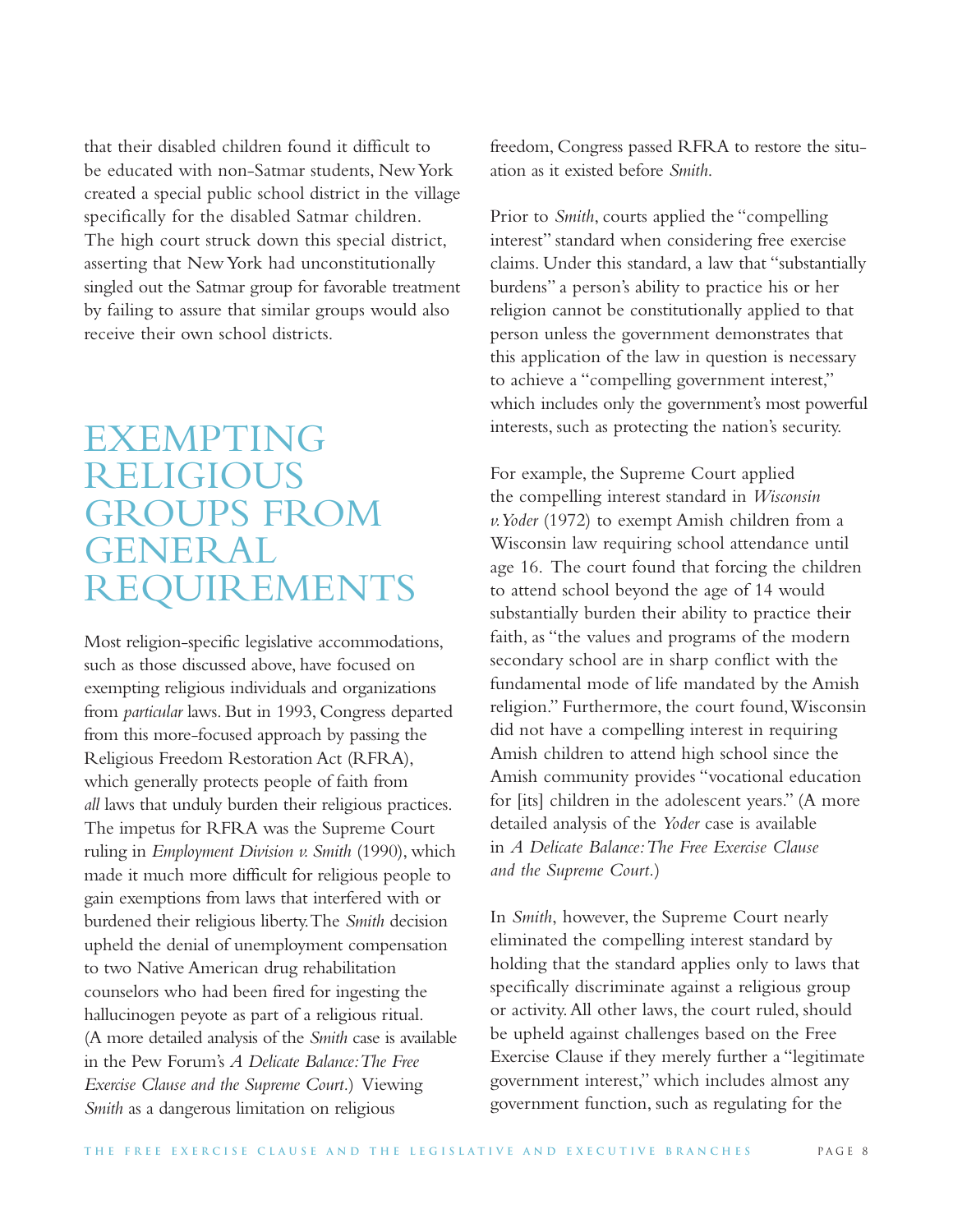*The upshot of* Smith *is that the government may substantially burden religious exercise as long as in doing so it treats religious practices just as it treats nonreligious ones.*

public welfare.The upshot of *Smith* is that the government may substantially burden religious exercise as long as in doing so it treats religious practices just as it treats nonreligious ones.

The *Smith* decision sent shock waves through faith communities and interest groups that focus on religious liberty. In 1993, a broad coalition of these groups successfully lobbied Congress to pass RFRA, which sought "to restore the compelling interest test … and to guarantee its application in all cases where free exercise of religion is substantially burdened." In other words, RFRA effectively overruled *Smith* and subjected all governmental action – federal, state and local – to the pre-*Smith* compelling interest standard.

Four years after Congress enacted RFRA, the Supreme Court in *City of Boerne v. Flores* (1997) invalidated the statute as it applied to state and local governments.The court based its decision in *Boerne* on the federal government's limited power to regulate the states. More specifically, the high court held that while the 14th Amendment gives Congress the authority to enact laws that "enforce" the court's existing religious liberty standard against the states, it does not authorize Congress

to overturn this standard and create a new one in its place.The court acknowledged, however, that Congress might have been able to take such sweeping action if it had identified at least some instances in which the *Smith* standard had inadequately protected religious believers from state governments. Justice John Paul Stevens, in a concurring opinion, took his analysis a step further, arguing that RFRA was also unconstitutional as applied to the federal government because the statute violated the Establishment Clause by "provid[ing] the [c]hurch with a legal weapon that no atheist or agnostic can obtain."

But Justice Stevens' argument did not prevail, and the decision left RFRA intact as it applies to the federal government, as illustrated in *Gonzales v. O Centro Espirita Beneficiente Uniao Do Vegetal* (2006).The case arose after the federal government suppressed the importation of hoasca tea, which contains a hallucinogen that is used by a small religious group as a sacrament.The federal government argued that while its suppression of the importation and use of the sacramental tea had substantially burdened the group's religious exercise, this suppression was permissible under RFRA because the government had a compelling interest in protecting the group's members from the tea's harmful effects. Moreover, the government argued, permitting the group to import the tea

### **Supreme Court Case** City of Boerne v. Flores (1997)

| <b>MAJORITY:</b> | <b>STEVENS</b> | <b>MINORITY:</b> |
|------------------|----------------|------------------|
| GINSBURG         | <b>THOMAS</b>  | <b>BREYER</b>    |
| KENNEDY          |                | O'CONNOR         |
| REHNQUIST        |                | SOUTER           |
| <b>SCALIA</b>    |                |                  |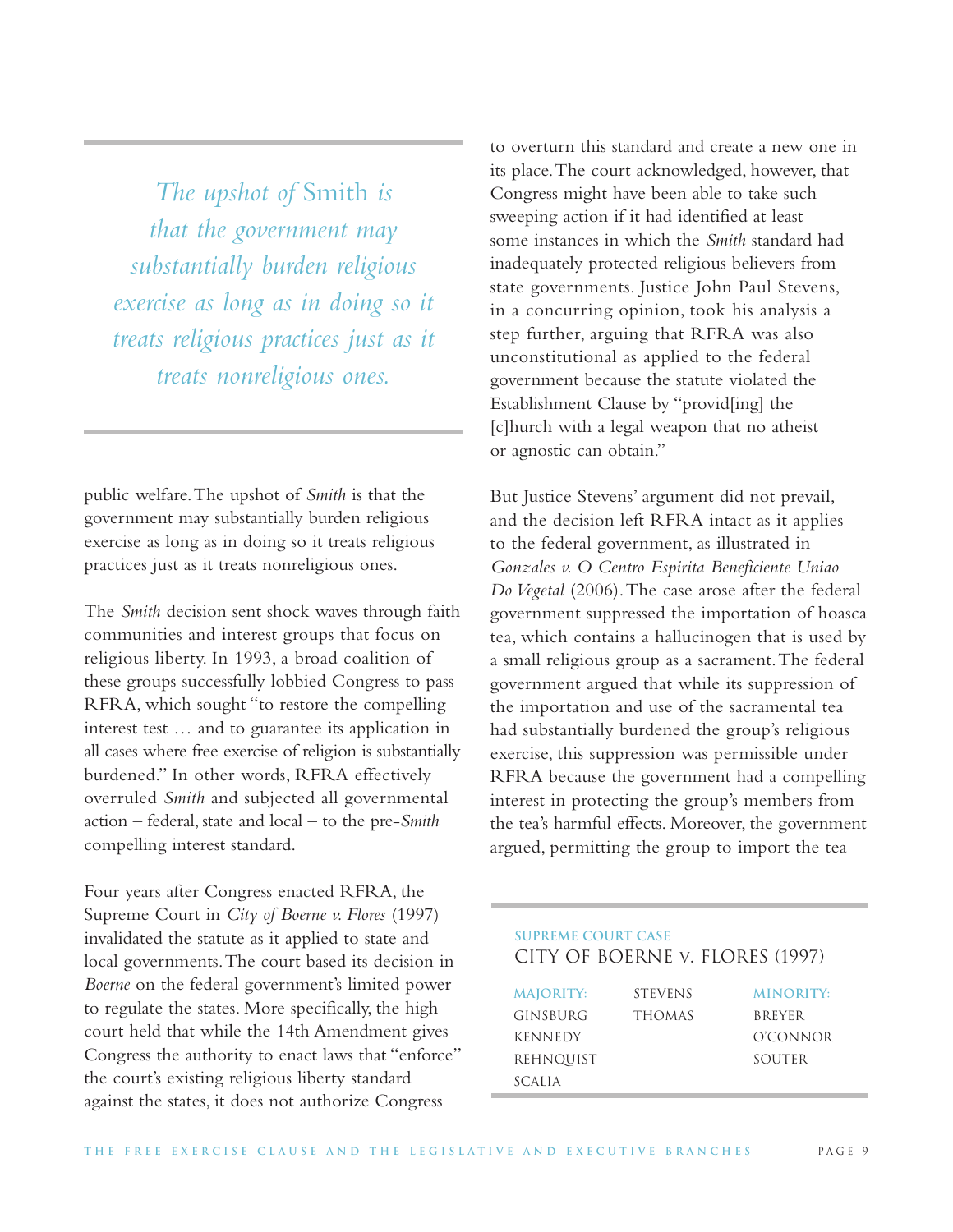would harm society in general, as it would undermine the government's efforts to keep hallucinogens off the illicit drug market. But the high court found that the government lacked a compelling interest in denying the religious group access to the tea because the government did not prove either that the hallucinogen is dangerous when used in the quantities consumed by the group or that there is an illicit market for hoasca tea in the U.S.

Although the court found in favor of the religious group in *O Centro Espirita*, not many other religious organizations have prevailed under RFRA. Indeed, federal agencies have largely ignored the statute, and federal courts have often weakened RFRA by narrowly interpreting what constitutes a "substantial burden on religious exercise," which is required to trigger the compelling interest inquiry. Indeed, courts have tended to find a substantial burden only when religious requirements directly conflict with legal requirements. For example, courts regularly reject prisoners' RFRA claims if the challenged restriction interferes with optional religious practices, such as wearing a cross on a jewelry chain.

At the state level, a dozen states across a broad political spectrum responded to the *Smith* decision by enacting their own RFRAs.These state RFRAs apply the pre-*Smith* compelling interest standard to all government action taken within that state. But state courts have often limited state RFRAs by narrowly interpreting what constitutes a substantial burden on religious exercise.

Given the *Boerne* decision and the limited impact of the state RFRAs, Congress found that there was still a need for federal legislation applying the pre-*Smith* compelling interest standard, at least in some instances, to state and local governments. Congress hoped that if it created a law that applied this standard

*Although the court found in favor of the religious group in* O Centro Espirita*, not many other religious organizations have prevailed under the Religious Freedom Restoration Act.*

only in those circumstances in which religious liberty was most vulnerable, the Supreme Court would uphold the law as a permissible exercise of federal power. In 1998, Congress conducted hearings focusing on the regulation of land use and prisons, two areas known for generating many religious liberty disputes. Based on these hearings, Congress determined that many state and local governments, in regulating land use and prisoners, were not sufficiently sensitive to religious freedom and tended to discriminate against unpopular or unknown faiths.

Based on its findings, Congress enacted the Religious Land Use and Institutionalized Persons Act of 2000 (RLUIPA), which, as its name suggests, applies the pre-*Smith* compelling interest standard specifically to two types of regulations: those that concern the use of land by religious entities, such as churches, and those that deal with the exercise of religion by prisoners and others similarly confined to state institutions.

After several lower courts entertained challenges to RLUIPA's constitutionality, with some upholding and others invalidating the statute, the Supreme Court agreed to hear one of these cases, *Cutter v. Wilkinson* (2005).The case arose after Ohio prison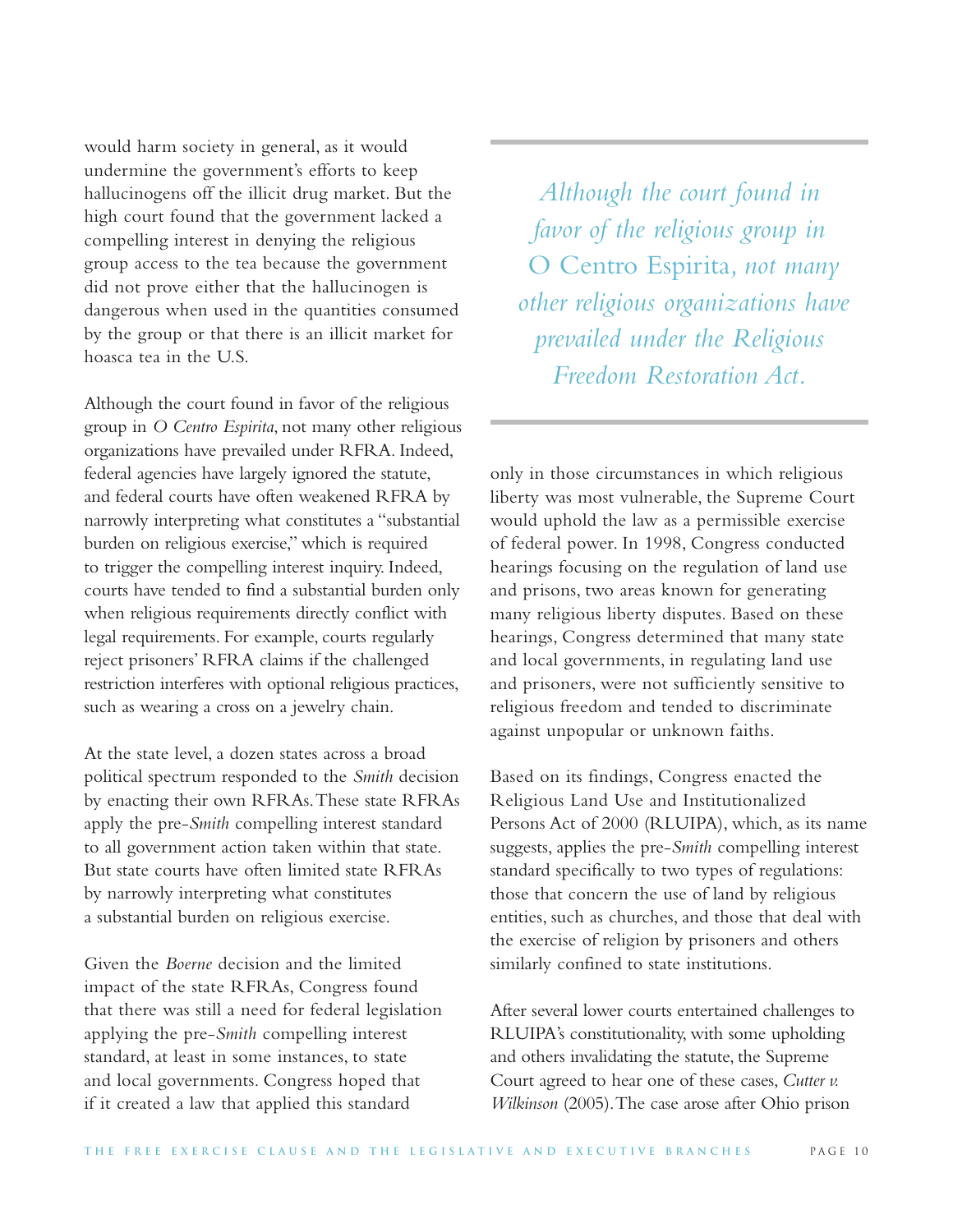#### **Supreme Court Case** CUTTER v. WILKINSON (2005)

| <b>MAJORITY:</b> | rehnquist      |
|------------------|----------------|
| <b>BREYER</b>    | <b>SCALIA</b>  |
| GINSBURG         | SOUTER         |
| KENNEDY          | <b>STEVENS</b> |
| O'CONNOR         | <b>THOMAS</b>  |
|                  |                |

officials claimed that the statute's institutionalized persons provision could not constitutionally apply to how the state treats people incarcerated for committing a crime. In the lower court, the prison officials made a federalism argument that had prevailed in *Boerne* – that Congress had violated the constitutionally required division of power between the state governments and the federal government. But by the time the case reached the Supreme Court, the Ohio prison officials had discarded that argument because the state accepts federal funding to run its prisons and Congress therefore has the authority under the U.S. Constitution's Taxing and Spending Clause to regulate how Ohio treats its prisoners. Instead, the Ohio prison officials drew from Justice Stevens' concurrence in *Boerne* and argued that RLUIPA's institutionalized persons provision violated the Establishment Clause by favoring religion over nonreligion.

In its decision in *Cutter*, the high court unanimously rejected this Establishment Clause challenge on the ground that RLUIPA's institutionalized persons provision removed "exceptional government-created burdens on private religious exercise." Mindful of potential constitutional problems, however, the court's opinion in *Cutter* emphasized two existing Establishment Clause limitations on how courts may apply the institutionalized persons provision. First, the high court noted, the Establishment

Clause prohibits discrimination based on religious affiliation and thus requires courts to apply RLUIPA in a way that "does not differentiate among *bona fide* faiths." Second, the justices pointed out, the Establishment Clause prohibits religion-specific accommodations from imposing unreasonable costs on third parties, and courts therefore may not grant exemptions under RLUIPA in a way that endangers prison authorities or other prisoners.

Lower courts have generally applied RLUIPA according to these two Establishment Clause limitations. For example, prisoners have been much more successful in pursuing RLUIPA claims when their requests have not raised security concerns than when their claims have raised such concerns.

While *Cutter* upheld RLUIPA's institutionalized persons provision, the Supreme Court has not yet ruled on the constitutionality of the land use provision, which applies to laws governing how religious individuals and entities may use land.The reasoning in *Cutter*, however, would appear to apply with equal force to the land use provision.This would suggest that this provision also complies with the Establishment Clause as long as there is sufficient evidence that land use laws place special burdens on religious entities.

Although the Supreme Court has not yet taken a case dealing with the land use provision, many lower courts have decided such cases, and some of these lower court decisions have interpreted the language broadly to protect religious freedom. For example, in *Sts. Constantine & Helen Greek Orthodox Church, Inc. v. City of New Berlin* (2005), the 7th U.S. Circuit Court of Appeals found that even land use regulation causing mere "delay, uncertainty and expense" can substantially burden religious organizations, thus triggering the compelling interest test.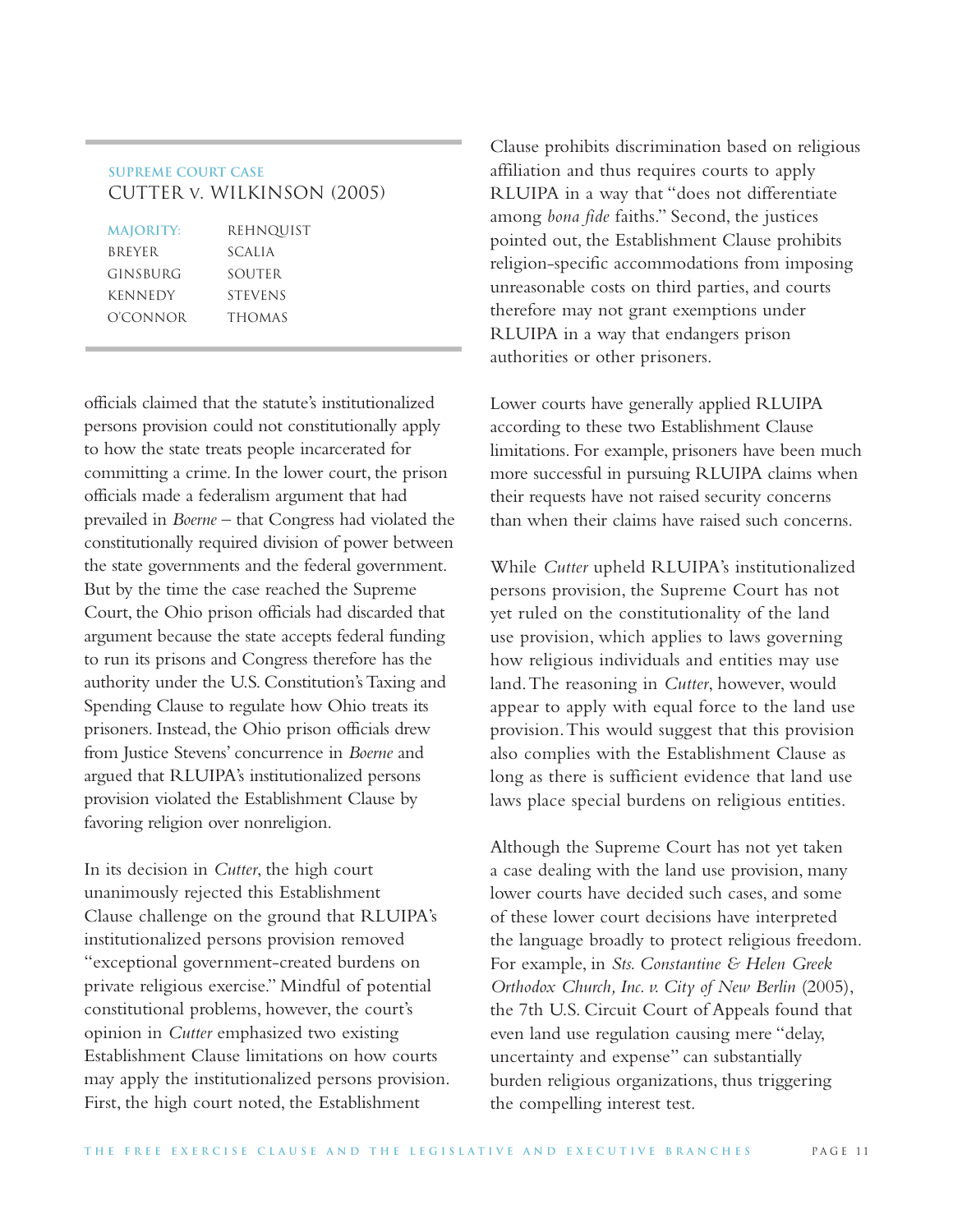# GOVERNMENT PROVISION OF RELIGIOUS SERVICES

Although as a general rule the government may not provide religious resources, such as houses of worship or clergy, there is an exception to this rule:The government may fund or sponsor a religious activity if the government does so to accommodate the religious needs of people who, due to government action, no longer have access to religious resources. The military chaplaincy is the primary example of this sort of government-supported religious experience.

While the Supreme Court has never addressed the constitutionality of the military chaplaincy, the 2nd U.S. Circuit Court of Appeals rejected an Establishment Clause challenge against the chaplaincy in *Katcoff v. Marsh* (1982). In its opinion, the 2nd Circuit noted that the chaplaincy has a lengthy historical record, going back to the Continental Congress.The 2nd Circuit also declared that members of the armed forces have a right under the Free Exercise Clause to a government-provided opportunity to worship.

Later Supreme Court decisions, such as *Smith*, have cast doubt on the 2nd Circuit's conclusion in *Katcoff* that the Free Exercise Clause *requires* the chaplaincy's existence. Nevertheless, it appears likely that the Supreme Court would agree with the 2nd Circuit's reasoning that, given the government's absolute control over the armed forces, the Establishment Clause *permits* the chaplaincy as a means of accommodating religious members of the military. This rationale for the military chaplaincy would appear to apply in other contexts as well. For example, both the federal government and many state governments provide chaplains for institutionalized persons, such as prisoners. Given that institutionalized persons are similarly under the government's absolute control, it seems likely that a court would uphold such a provision of religious services. Some states and localities, however, go further and sponsor chaplaincies for employees, such as police officers and firefighters, who are subject to some but not absolute government control. Because these employees can worship or seek religious counseling away from the workplace, the argument for a governmentsubsidized chaplaincy in these contexts appears weaker than the arguments for military and prison chaplaincies.

# LOOKING AHEAD

The accommodation of religion raises some of the most difficult questions in church-state relations because it involves so many different and complicated areas of constitutional law. Most fundamentally, in seeking to promote religious liberty, such accommodations often appear to favor religion over nonreligion and thus seem to violate the Establishment Clause. Balancing these two competing constitutional values of religious liberty and disestablishment is a challenging task. Further constitutional problems can arise because a legislative accommodation, by expressing distrust in the judiciary's ability to protect religious liberty, can potentially encroach on judicial authority, thereby blurring the separation of powers, a principle that lies at the core of the Constitution. Moreover, if the